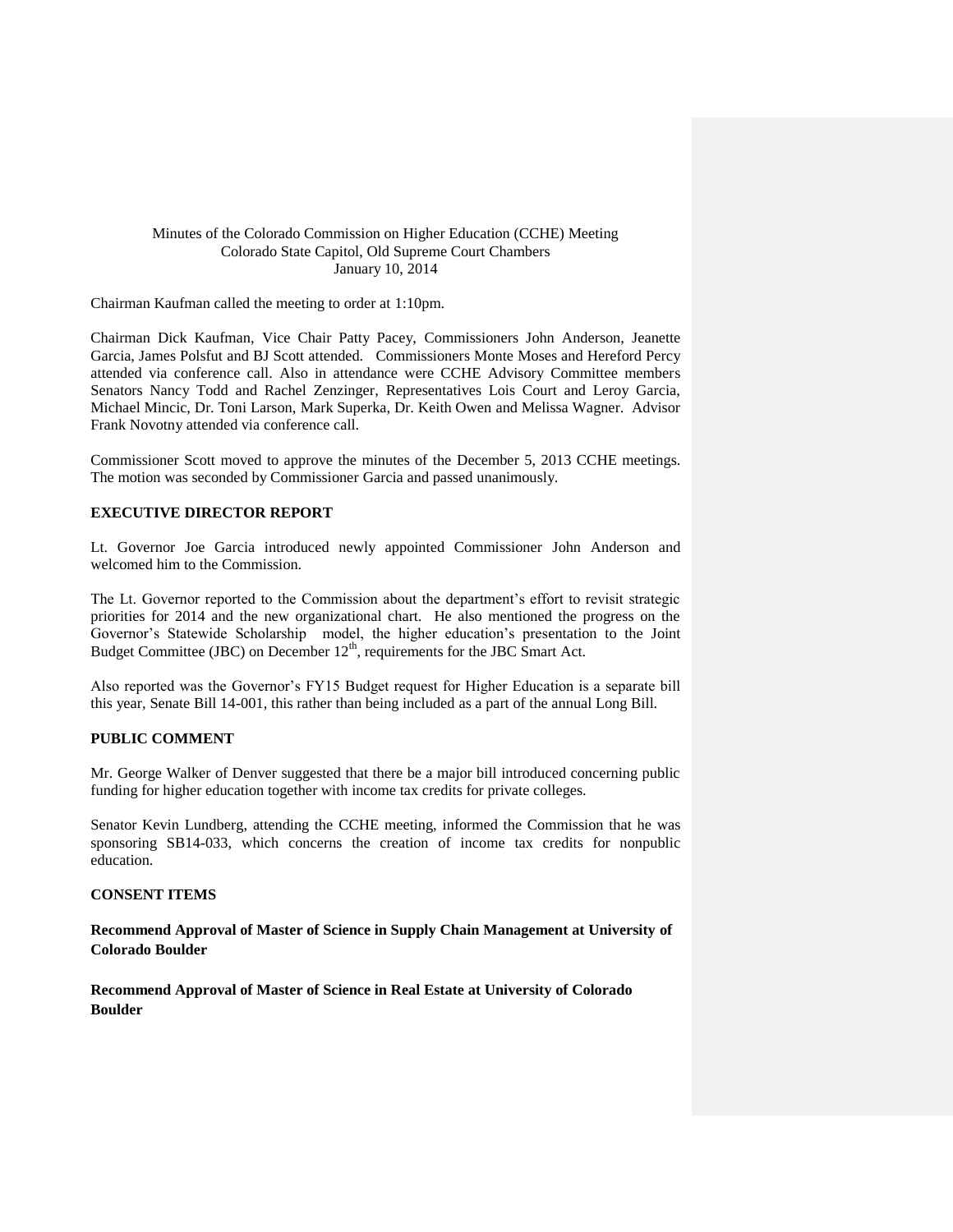**Recommend Approval of Bachelor of Science in Statistics at Colorado State University**

**Recommend Approval of Bachelor of Science in Management Information Systems and Business Analytics at Colorado State University - Global Campus** 

**Recommend Approval of Bachelor of Science in Human Resource Management at Colorado State University - Global Campus** 

**Recommend Approval of Master of Human Resource Management at Colorado State University - Global Campus**

**Recommend Approval of Bachelor of Science in Neurosciences at Colorado State University**

**Approve Upcoming Student Budget Parameters**

#### **Two-Year Cash Funded Capital Program List Amendment– Colorado School of Mines**

Commissioner Pacey moved to approve the consent items. The motion was seconded by Commissioner Scott and unanimously passed.

## **ACTION ITEMS**

**Degree Authorization Act: Request for Provisional Authorization for Mount St. Mary's College –** Heather DeLange, Academic Policy Officer, presented this item which recommended authorization as a place of business (with no instruction) for Mount St. Mary's College to operate an administrative office in Colorado pursuant to the Degree Authorization Act. Ms. DeLange explained, based on the determination of the activities occurring at the Colorado site, including recruitment, instructional design, student support services, and administrative staff for the college, that this was not a request for full authorization for the institution. The business office will be recruiting and enrolling students for Mt. St. Mary's College online programs.

Ms. DeLange introduced Dr. Vernon Smith, Provost for Portmont College at Mt. St. Mary's, who offered to answer questions from the Commission. Commissioner Polsfut asked Provost Smith about physical locations outside of Colorado that has a residential program. Provost Smith replied that there are two campuses in southern California with residential programs. Commissioner Garcia asked about online tuition per credit hour (\$275 per credit hour). CCHE Legislative Advisor, Senator Rachel Zenzinger asked whether the online program offered associate degrees or bachelor's degrees (associate only) and what majors would be offered (liberal arts, business administration and pre-health sciences).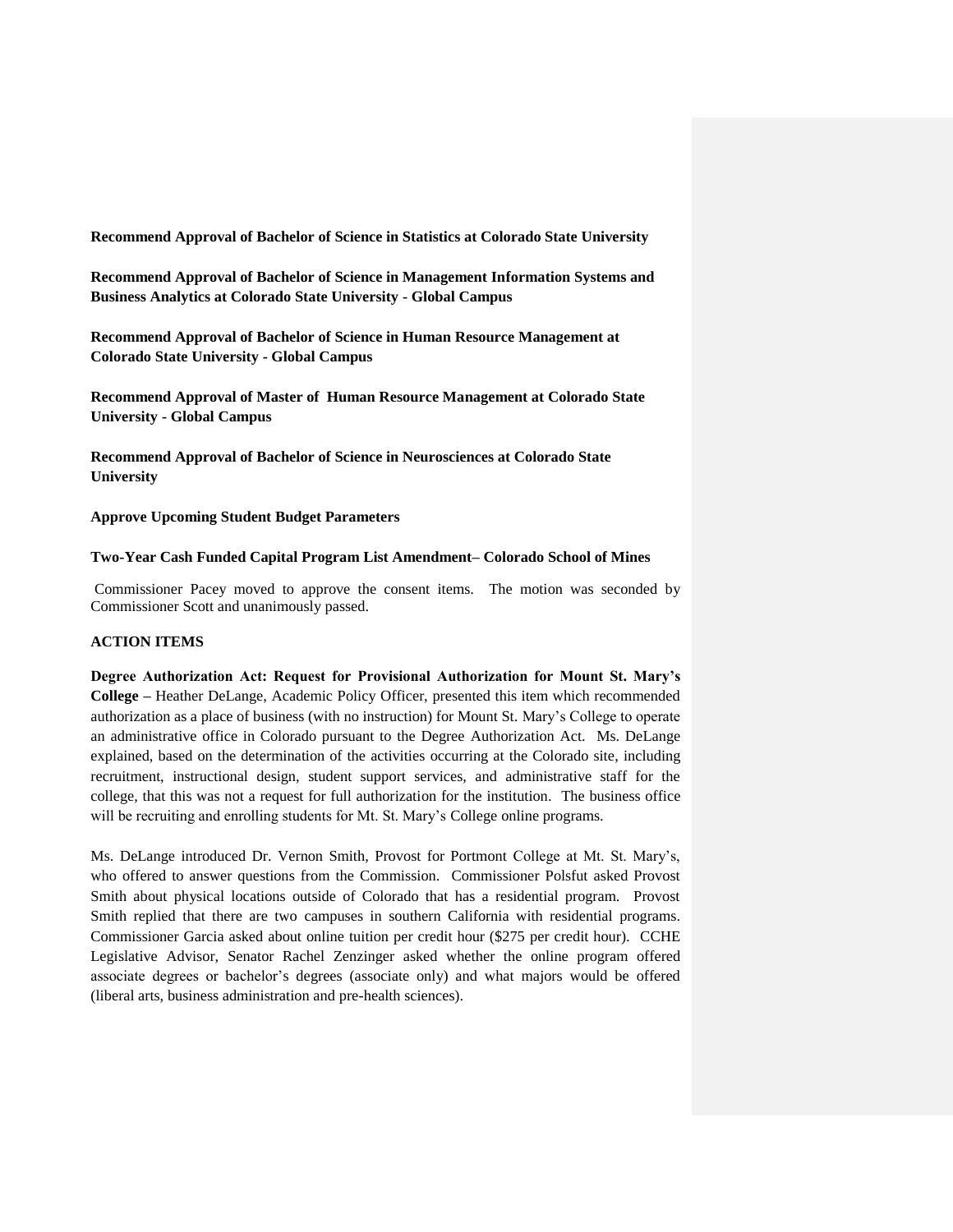Commissioner Pacey moved to approve authorization as a place of business for Mt. St. Mary's College. The motion was seconded by Commissioner Garcia and passed unanimously.

**Request for Authorization to Offer Supplemental Academic Instruction (SAI) from Colorado Community College System (CCCS) –** Tamara White presented this item to the Commission, explaining that CCCS seeks authorization to offer non-credit bearing SAI for college composition and reading, called CCR 093 and 094 and MAT 092 and 093. These courses are part of the developmental education redesign. The SAI policy allows state institutions to offer courses to support students with limited academic deficiency that are attached to college level curses. The policy requires proposals for SAI to be submitted to the Commission indicating how and for which students they intend to apply this policy, such as this one.

Commissioner Polsfut moved to formally authorize CCCS to offer SAI for college composition and reading. The motion was seconded by Commissioner Scott and passed unanimously.

**Community College Bachelors of Applied Science Bill Draft –** Chad Marturano, Director of Legislative Affairs, recalled that at the December CCHE meeting this item was discussed and the Commission requested a desire to take a formal position on this bill, Senate Bill 14-004. The provisions of the draft bill that were discussed at the December 2013 meeting have all be incorporated into the current version of the bill which was provided as an attachment to this item.

CCHE Legislative Advisor, Senator Nancy Todd, co-sponsor of the bill informed the Commission the S.B.14-004 was scheduled for January 16, 2014 to be heard in the Senate Education Committee.

Commissioner Garcia moved that the Commission take the position of being in favor of Senate Bill 14-004. The motion was seconded by Commissioner Scott and passed unanimously.

## **DISCUSSION ITEMS**

**Legislative Update –** Chad Marturano, Director of Legislative Affairs, informed the Commission on the status of higher education-related bills currently in the legislature.

S.B.14-001 College Affordability Act – This bill appropriates \$100 million General Fund to the DHE FY2014-15 Budget; \$60 million to operating funds to the public institutions of higher education (an 11% increase) and \$40 million to financial aid (\$30 million for need based aid, \$5 million for work study aid and \$5 million to merit based aid. The bill also caps tuition increases to 6 percent, down from 9 percent.

**Formatted:** Strikethrough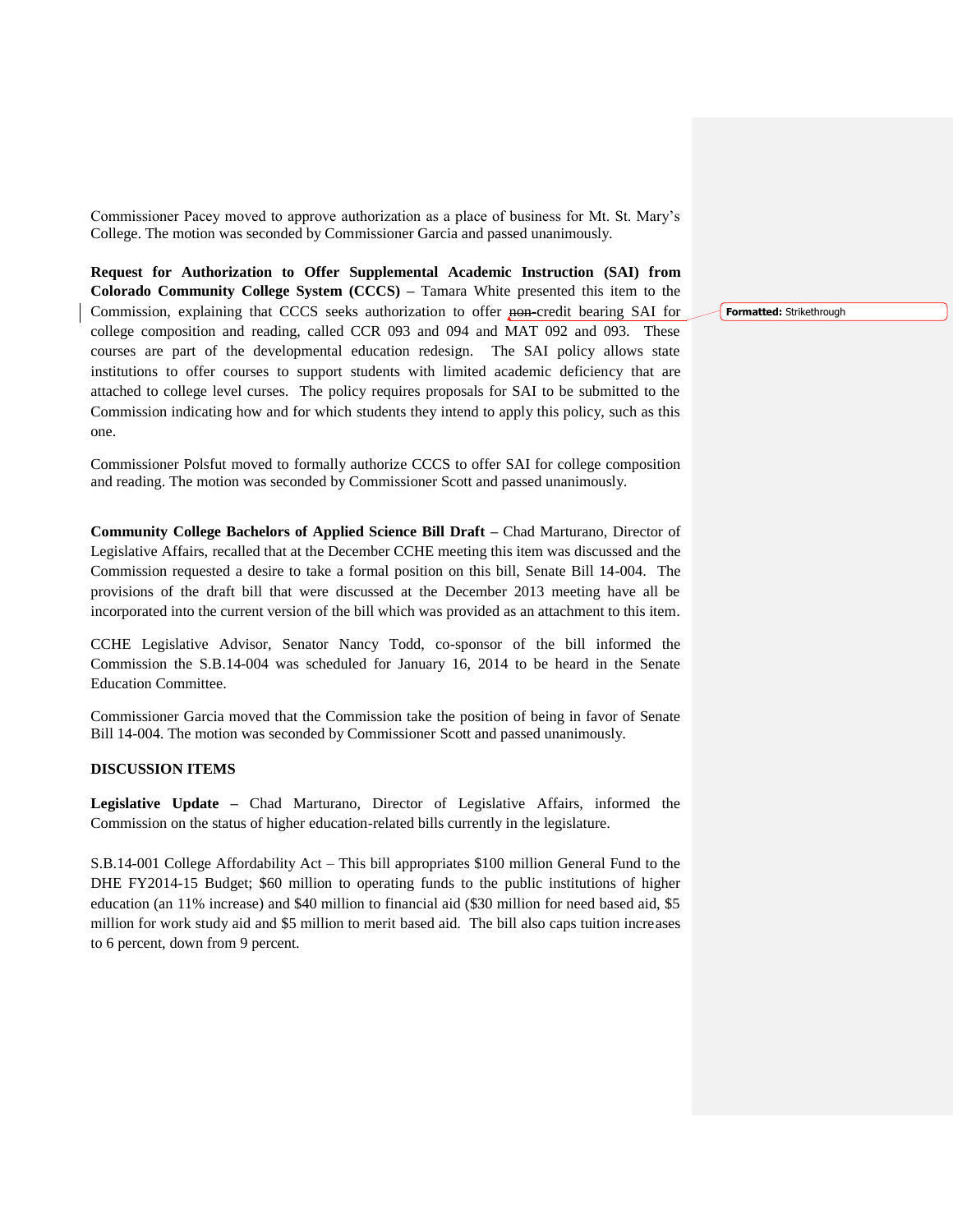S.B.14-004 Community College Four-year Programs – Allows the Colorado Community College System and Aims Community College to seek approval from CCHE to offer bachelor of Applied Science degree program

S.B.14-011 Colorado Energy Research Authority – Changes the name from Colorado Renewable Energy Research Authority and allows the Authority to direct the allocation of state matching funds to support activities or proposals for federal funds by the Colorado Energy Research Collaboratory (Colorado School of Mines, Colorado State University, University of Colorado Boulder). Also creates a cash fund of \$2 million annually from 2014 through 2018.

H.B.14-1041 Concealed Handguns Carry Without Permit – Allows a person who legally possesses a handgun under state and federal laws to carry a concealed handgun in Colorado to carry a weapon on school, college or university grounds

H.B.14-1048 Religious Freedom Higher Education – Prohibits a state institution from denying a religious student group a benefit that the institution provides to a nonreligious student group solely because the religious student group requires its leaders to adhere to the group's sincerely held religious beliefs or standards of conduct.

Commissioner Polsfut moved that the Commission take the position of being in favor of Senate Bill 14-001. The motion was seconded by Commissioner Scott and passed unanimously.

CCHE Legislative Advisor, Representative Lois Court suggested that it is important for the legislature to always know about CCHE's support or non-support of a bill such as the Commissions support of the ASSET Bill and S.B.14-001 and S.B.14-004.

**FY2014 Tuition and Fees Report –**Tonya Covarrubias. Finance Policy Officer, presented the FY2013-14 Tuition and Fee Report. This report will go to the General Assembly on January 15, 2014. The report delves into resident and non-resident base tuition increases, resident and nonresident tuition fee rates and increases in institutional financial aid.

Commissioner Pacey asked whether the chart showing institutional financial aid could also show the per capita amount, in addition to percentages and dollar amounts. Ms. Covarrubias replied that would be included in the future, starting with the FY2014-15 report.

**FY 2014-2015 Financial Aid Discussion –** Celina Duran reminded the Commission that they are charged with allocating the \$5 million for merit aid and the \$5 million for work study aid to the institutions based on the appropriations approved by the General Assembly. She explained the current allocations for work study has not been reexamined in more than a decade. The Commission requested that the department bring allocation recommendations to them this spring. Therefore, Celina will work with both the institution's CFOs and financial aid administrators to